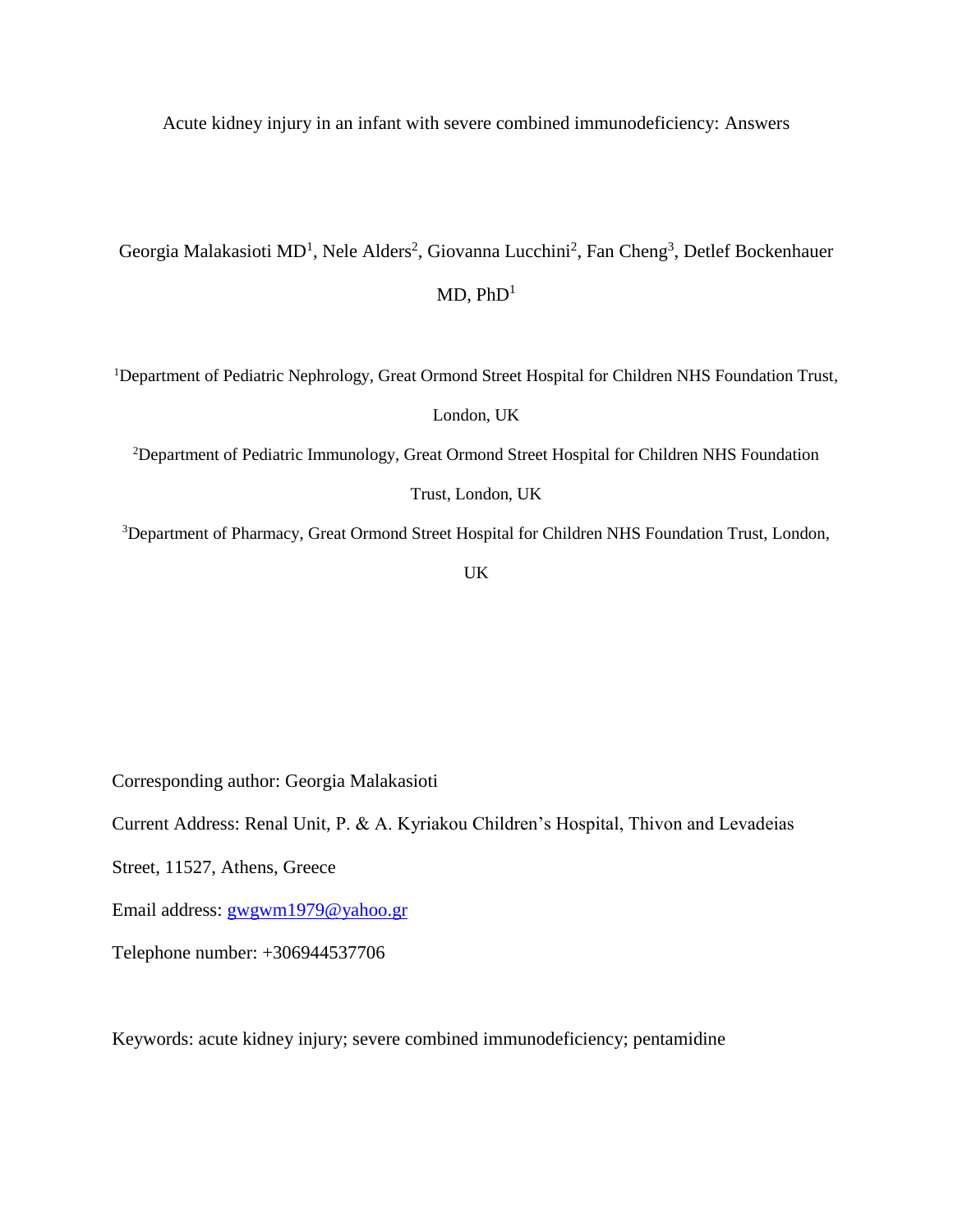# *Question 1*

The child has experienced an acute rise in plasma creatinine and thus, by definition, has acute kidney injury (AKI) [1].This can be due to impaired blood delivery to the kidney with intact tubules (also called functional or pre-renal AKI) or due to tubular necrosis (also called intrinsic or established AKI). Post-renal AKI, due to urinary tract obstruction is unlikely in this case, considering the preserved urine output and absence of signs of obstruction on ultrasound.

The fractional excretion of sodium (FENa) is often used to distinguish between functional and intrinsic AKI. Under normal circumstances, urine sodium excretion reflects sodium intake and even with a "Western diet" high in salt, intake is usually well below 1% of the filtered sodium. Therefore, a FENa of <1% is usually considered normal. However, this is under the assumption of a normal glomerular filtration rate (GFR). With decreased GFR, less sodium is filtered and thus the same amount of sodium excreted will represent a higher FENa: with a GFR of 10 ml/min a FENa of 10% is equivalent to a FENa of 1% with a GFR of 100 ml/min [2]. Adjusting FENa for GFR is impossible in this case, as the GFR can only be estimated, if kidney function is in steady state, i.e. the creatinine is stable, whereas here, creatinine is still rising. Nevertheless, with intact tubular function, a low FENa would be expected in the context of clinical hypovolemia even with impaired GFR. Thus, a FENa of 12% is suggestive of tubular injury. Similarly, the urine osmolality, roughly isotonic to plasma, is also suggestive of tubular injury, as with intact tubular function, a highly concentrated urine would be expected with hypovolaemia.

In contrast, the low TTKG is a poor indicator of tubular injury, as in hypovolemia this can be just the consequence of decreased distal delivery of sodium to the distal tubule, which in turn is needed for potassium secretion [3]. Reassessment of laboratory indices after restoration of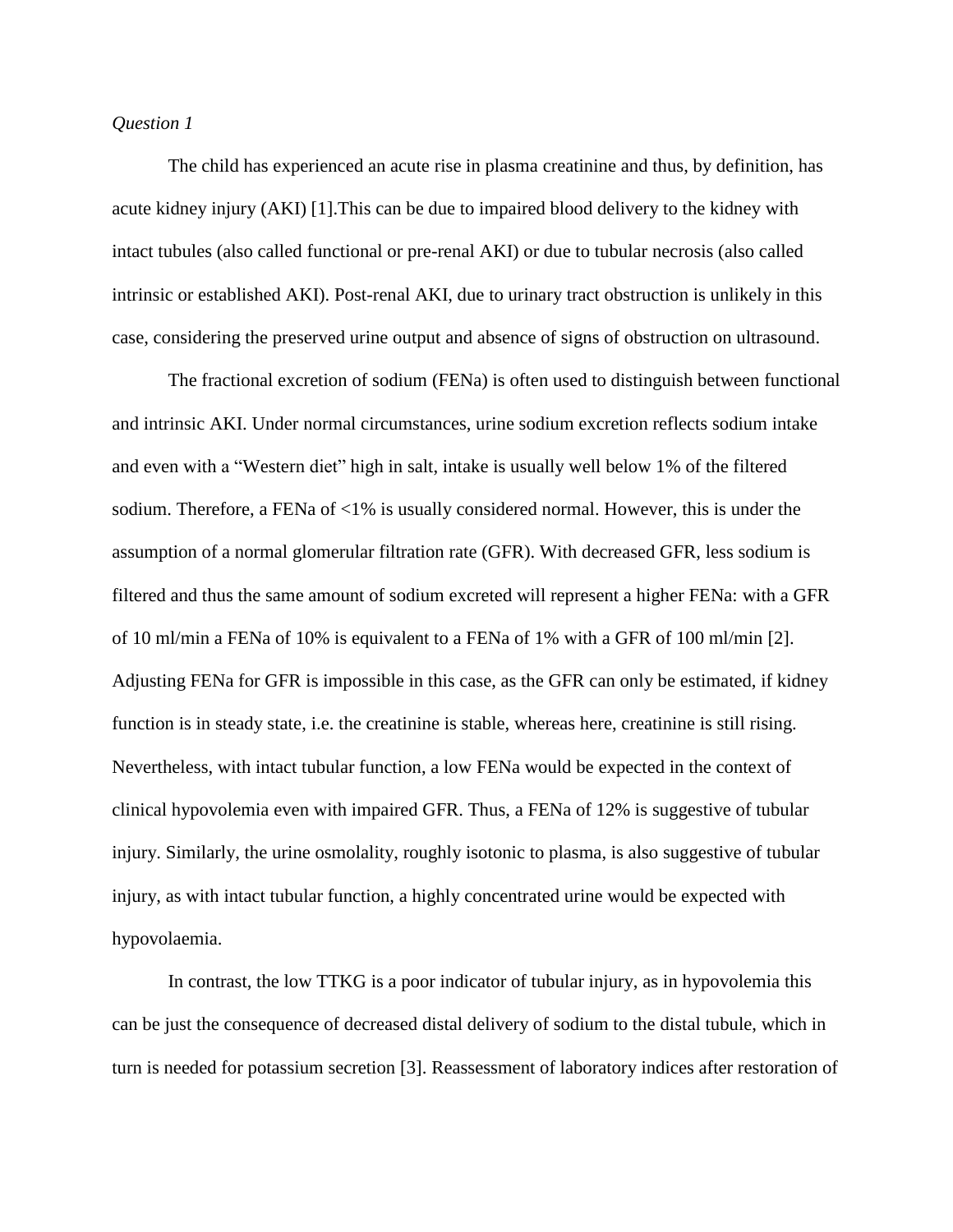extracellular volume by fluid supplementation is not only appropriate treatment, but also helps to identify the type of AKI: if creatinine normalises with euvolemia and potassium secretion increases, then AKI was functional, whereas persistent renal dysfunction indicates tubular injury [4].

# *Question 2*

The patient had several factors predisposing to intrinsic AKI. Firstly, she was receiving three nephrotoxic antimicrobials: amikacin, liposomal amphotericin B and daily intravenous pentamidine. Patients with SCID are at risk of invasive bacterial as well as fungal and parasitic infections, hence the need for such a broad coverage in the setting of febrile neutropenia. Therapeutic drug monitoring of amikacin serum trough levels during the previous days did not identify any toxic concentrations, making this agent rather unlikely to be the sole responsible for the AKI. The infant had been on liposomal amphotericin B approximately 10 days prior to the manifestation of AKI also without any changes in her plasma creatinine.

Intravenous pentamidine had been recently introduced to treat *Pneumocystis jirovecii* pneumonia (PJP) and on day 4 of treatment an increase of the child's baseline creatinine by 130% was manifested. There is evidence stemming from adult HIV literature that immunocompromised individuals have a specific predisposition for renal impairment when treated with intravenous pentamidine and more so if amphotericin is concurrently utilized [5]. Our patient experienced a severe non-oliguric AKI with concurrent hyponatremia, hyperkalemia and hyperchloremic metabolic acidosis within five days after initiation of intravenous pentamidine. Urine biochemistry was suggestive of tubular damage as discussed in Question 1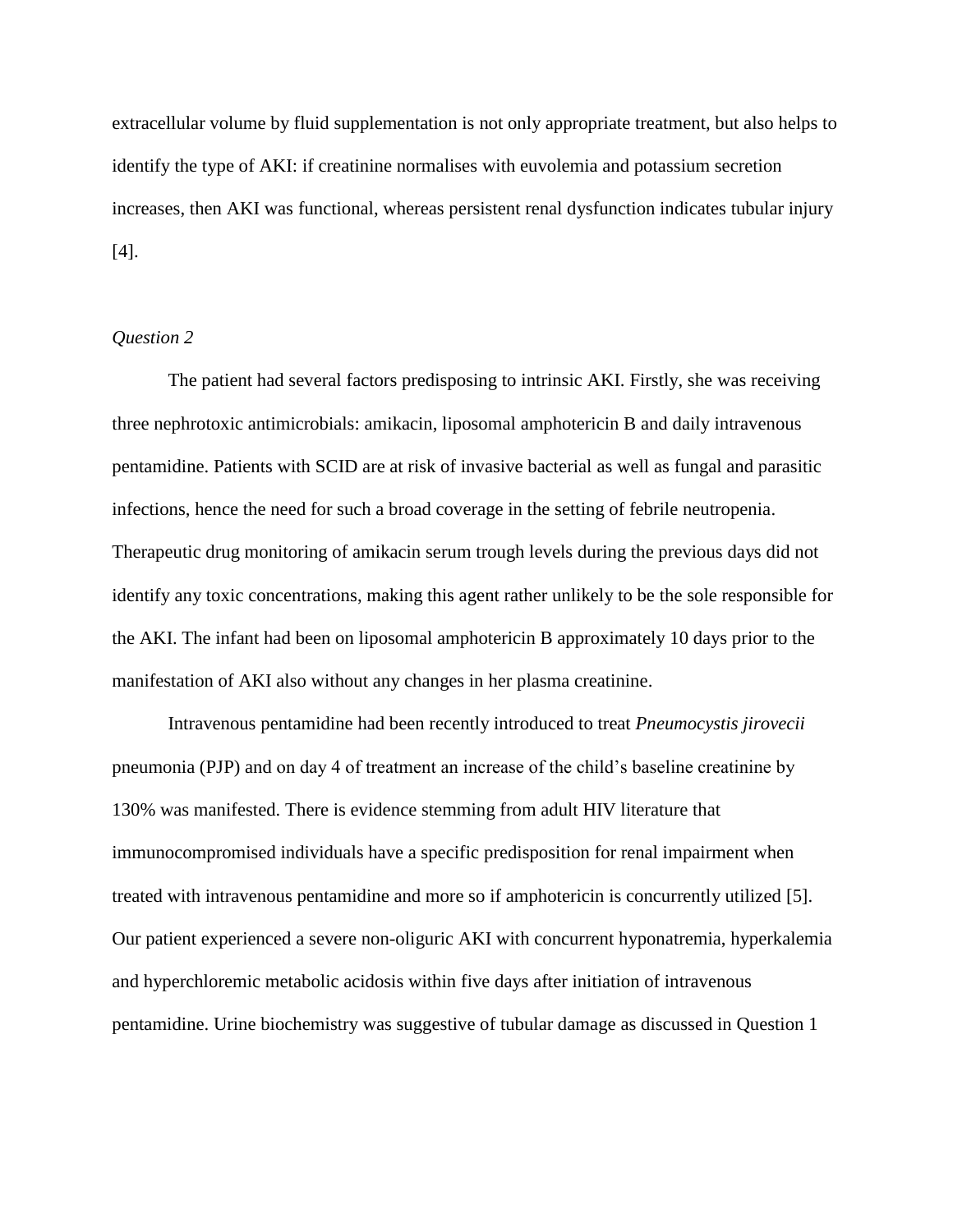The increased echogenicity seen on renal ultrasound examination is non-specific, but consistent with AKI.

There were additional aggravating factors of the pentamidine-induced renal impairment. Intravascular volume depletion as reflected on the child's weight loss was a significant one; it was precipitated by diarrhea, increased insensible losses due to tachypnea and the imposed fluid restriction. In addition, the newly established polyuric state (urine output 3.6ml/kg/h) was not taken into account when her fluid allowance was set. It has been demonstrated that dehydration serves as a contributor to the known nephrotoxicity of agents such as liposomal amphotericin and amikacin and even more so in the case of pentamidine [6, 7].

There was also strong suspicion of neutropenic sepsis- a clinical diagnosis closely associated with the development of AKI [8].

#### *Question 3*

Pentamidine and concurrently administered liposomal amphotericin B were recognised as the most likely causative agents of her AKI and were discontinued. Amikacin was also withdrawn as meropenem was already providing satisfactory antibacterial coverage. The infant received fluid resuscitation with fluid boluses and liberalization of the fluid intake to normal maintenance (130ml/kg/day) in order to restore euvolemia and improve renal perfusion. The fluid regimen was tailored to cover insensible losses, urinary and gastrointestinal output. It was given as a combination of intravenous normal saline in dextrose 5% (50ml/kg/day) and nasogastric tube feeding with a low potassium formula fortified with glucose polymer for extra caloric provision in the setting of azotemia (80ml/kg/day)to minimize catabolism.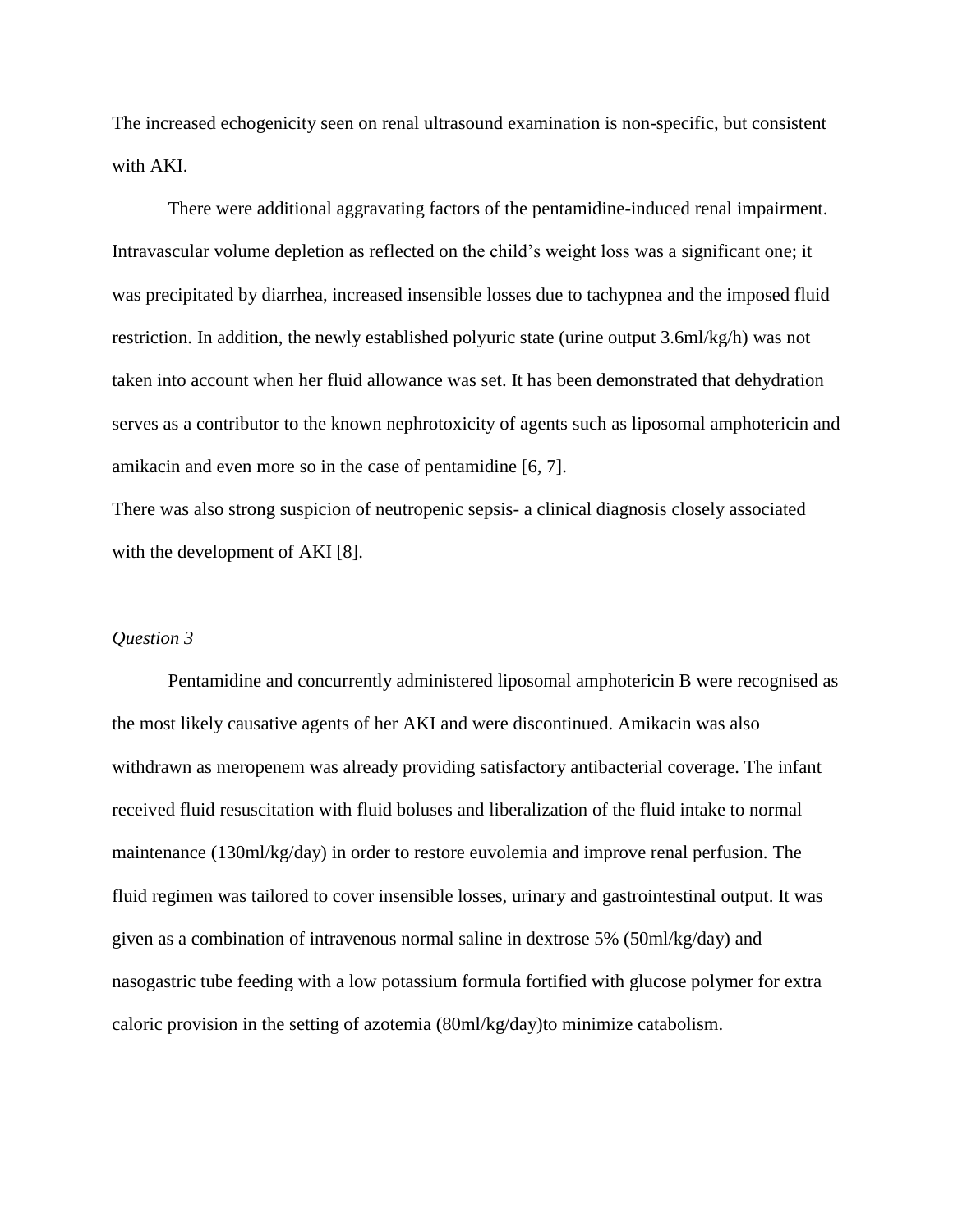Plasma creatinine returned to baseline levels within 72 hours from drug discontinuation and electrolyte abnormalities resolved without the need for dietary potassium restrictions. Of note, liposomal amphotericin B had to be reinstituted a few days later for suspected fungal infection, although without any impact on renal function or electrolyte serum concentrations. Similarly, her previous fluid regimen was resumed after recovery of kidney function and despite some ongoing stool losses plasma creatinine did not deviate from baseline.

The above observations are strongly supportive of pentamidine as the main precipitating factor for the infant's kidney injury; prompt and full recovery is anticipated upon drug discontinuation. Optimizing intravascular volume, nutrition and addressing electrolyte disturbances are general supportive strategies to be kept in mind when treating patients with AKI. Pentamidine is an aromatic diamidine first used in the treatment of trypanosomiasis in the 1930s and later in the 1950s became the drug of choice against PJP. This approach changed after a comprehensive report from the Centers for Disease Control in 1974 demonstrating the high incidence of side effects [9]. In line with this report, Hughes et al suggested that co-trimoxazole had a more favourable safety profile and soon became first line treatment for PJP with pentamidine reserved for resistant cases [10]. Nephrotoxicity was hence considered the commonest adverse effect of this antiprotozoal agent with an incidence of 25% [11].The first case report of a pediatric leukemia patient who developed renal failure over a course of pentamidine was published in 1970 and more cases were described involving not only cancer patients but also children with immunodeficiencies [9, 12, 13].

The issue of pentamidine-induced renal impairment was reignited during the AIDS epidemic in the early 1980s when HIV infected patients seemed more intolerant to cotrimoxazole and thus pentamidine was again widely used for PJP. A much greater propensity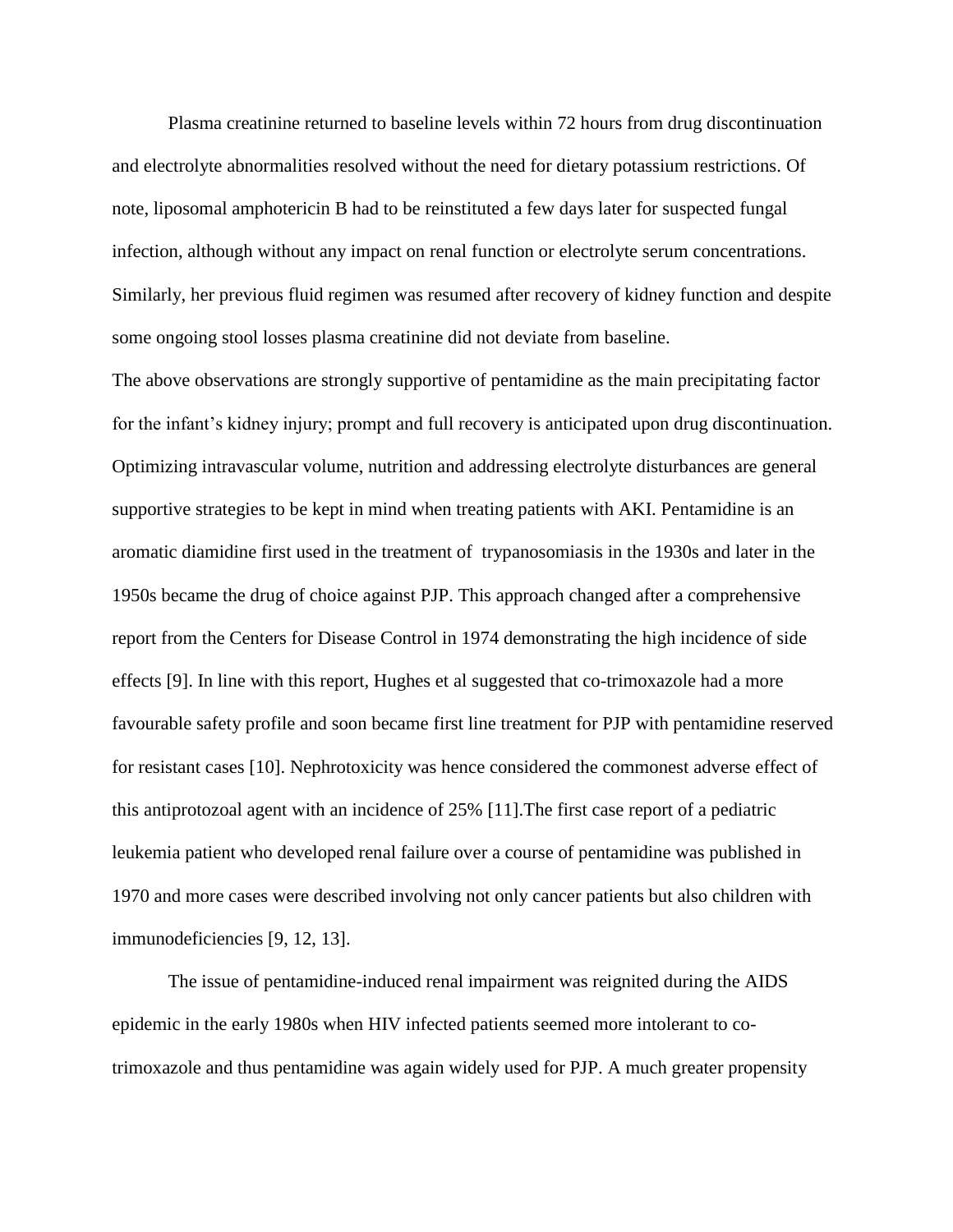towards AKI with use of pentamidine than previously described was recognised with a frequency ranging between 35-95% [14-19]. Investigators reported special risk factors for this patient population: non-white race, hypoalbuminemia, suboptimal fluid status, co-administration with other nephrotoxic medications, higher cumulative dosing, and longer duration of treatment [7, 14, 15, 18].

To our knowledge, this is the first case of severe pentamidine-related AKI described in a pediatric patient with severe combined immunodeficiency. One might speculate that patients with immunity defects either primary or acquired might be at additional risk in view of their common catabolic state and hypoalbuminemia [14]. Our infant had active infections and diarrhea with a declining serum albumin. Furthermore, the ongoing fluid losses and the strict fluid restriction exacerbated volume depletion. This is consistent with a previous observation in adult AIDS patients: the incidence of AKI was higher among those with diarrhea lacking intravenous access for volume restoration and receiving pentamidine intramuscularly [7].

The importance of simultaneous use of nephrotoxic agents cannot be overemphasised. Antoniskis *et al.* described 4 cases of AKI in HIV patients in whom pentamidine and amphotericin B were given together, all resolving upon discontinuation of both [5]. Interestingly, amphotericin B could safely be reinstituted upon recovery of renal function; this was also the case with our patient who had later further doses of liposomal amphotericin without any renal dysfunction suggesting a causative role in the AKI for the combination of the two drugs.

The special features of pentamidine-induced renal failure are closely related to its pharmacokinetic properties. The aromatic diamidine has a large volume of distribution with very little renal clearance (2-5%) [20]. Due to prolonged elimination half-life, plasma concentration and total tissue load was found to increase with daily dosing even when a lower dose was used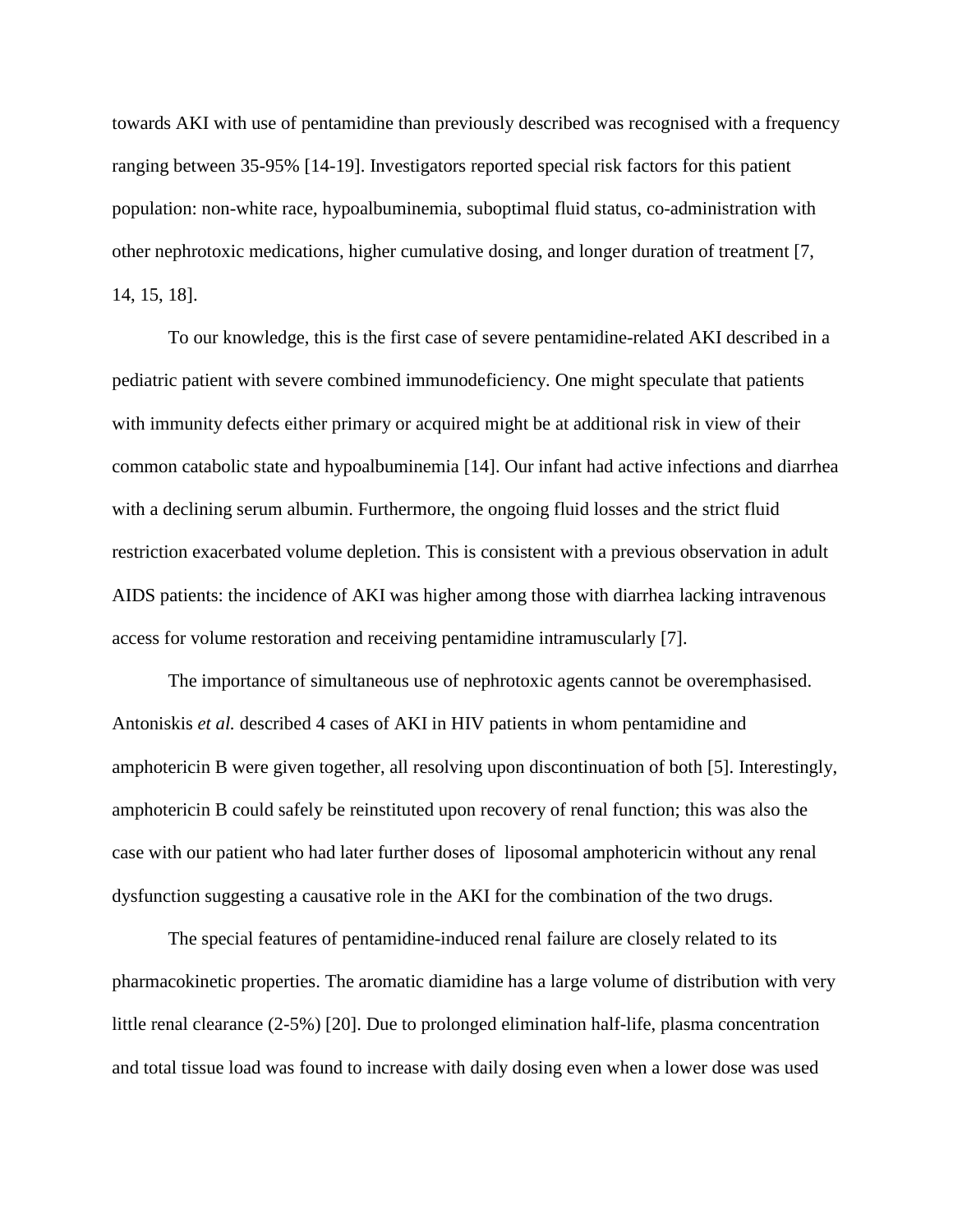[20]. This is reflected on the timing of AKI anticipated towards the end of first week of treatment and is in line with the occurrence of renal impairment on day 6 of pentamidine treatment in our patient [14, 15, 19]. The child was on a daily intravenous regimen of 4mg/kg/day likely contributing to higher pentamidine levels and consequent toxicity as previously suggested [19, 20]. The long elimination half-life is also mirrored on the re-occurrence of AKI with subsequent administration as well as the minimum of 5-7 days required for renal recovery [15, 21]. Fortunately, our patient's kidney function improved within 3 days probably as a result of prompt recognition of AKI and discontinuation of the inciting agents together with tailoring of the fluid regimen.

The exact mechanism for pentamidine-related kidney injury is unclear. Our patient displayed the typical features of polyuria, poor urine concentrating ability (urine osmolality lower than plasma), hyperkalemia with high TTKG, hyponatremia with elevated urine sodium FE and hyperchloremic acidosis all in keeping with a distal tubular injury. More specifically, hyperkalemia has been a consistent feature of pentamidine-related tubulopathy even in the absence of renal impairment mimicking type 4 renal tubular acidosis [15].

Pentamidine-related tubulotoxicity was reflected in the findings of focal degeneration of convoluted tubular epithelium with preserved glomerular and vascular structures on the kidney autopsy of a pediatric patient with acute lymphoblastic leukemia who succumbed after developing renal failure and toxic epidermal necrolysis whilst on pentamidine for PJP [12]. Feddersen et al studied the effects of pentamidine administration in a rat model where creatinine clearance declined alongside increased shedding of tubular epithelial cells in a dose dependent fashion [21]. Of note, amphotericin was demonstrated to enhance pentamidine adverse effects on tubular cells.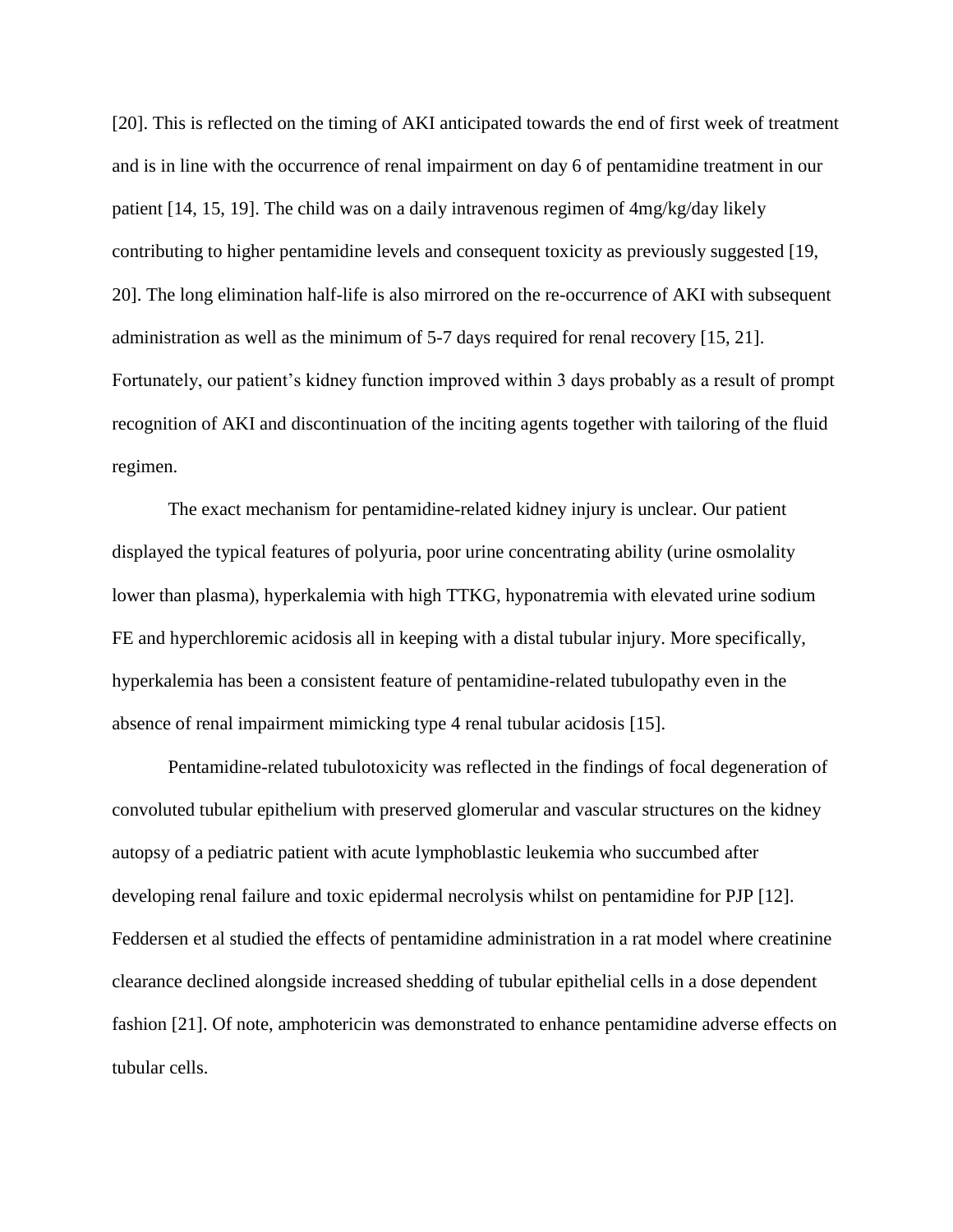In terms of renal prognosis after pentamidine induced nephrotoxicity, clinical and experimental data indicate full recovery following cessation of treatment [5, 15, 21]. Nevertheless, there are several reports of persistent renal impairment up to one month later and even deaths related to severe kidney failure [9, 14]. The main pitfall of those older studies is the lack of rigorous criteria for AKI definition as well as the several comorbidities in their patient population. Publications related to pentamidine-induced nephrotoxicity along with patient characteristics are summarised in Online Resource 1.

What are the implications of these old observations in the contemporary pediatric patient? With the advances in immunology, the population of surviving pediatric patients with genetic or acquired immune defects will continue growing. Thus, increasing numbers of hematopoietic stem cell and solid organ transplant recipients as well as children with primary immunodeficiencies are at risk of opportunistic infections necessitating treatment with agents like pentamidine. Treating physicians need to be aware of the adverse effects of this drug on kidney function. The recommended strategy to prevent, timely recognise and ameliorate nephrotoxicity is as follows:

- 1. Assess patient's baseline renal function and recognize any pre-existing renal dysfunction; monitor renal function and plasma electrolytes closely once intravenous pentamidine is commenced with specific attention towards the end of first week of treatment.
- 2. Optimize fluid status avoiding volume depletion; monitor for any weight changes and adjust drug dosing accordingly.
- 3. Avoid concomitant use of nephrotoxic agents; be aware of the increased nephrotoxic potential of pentamidine combination with liposomal amphotericin.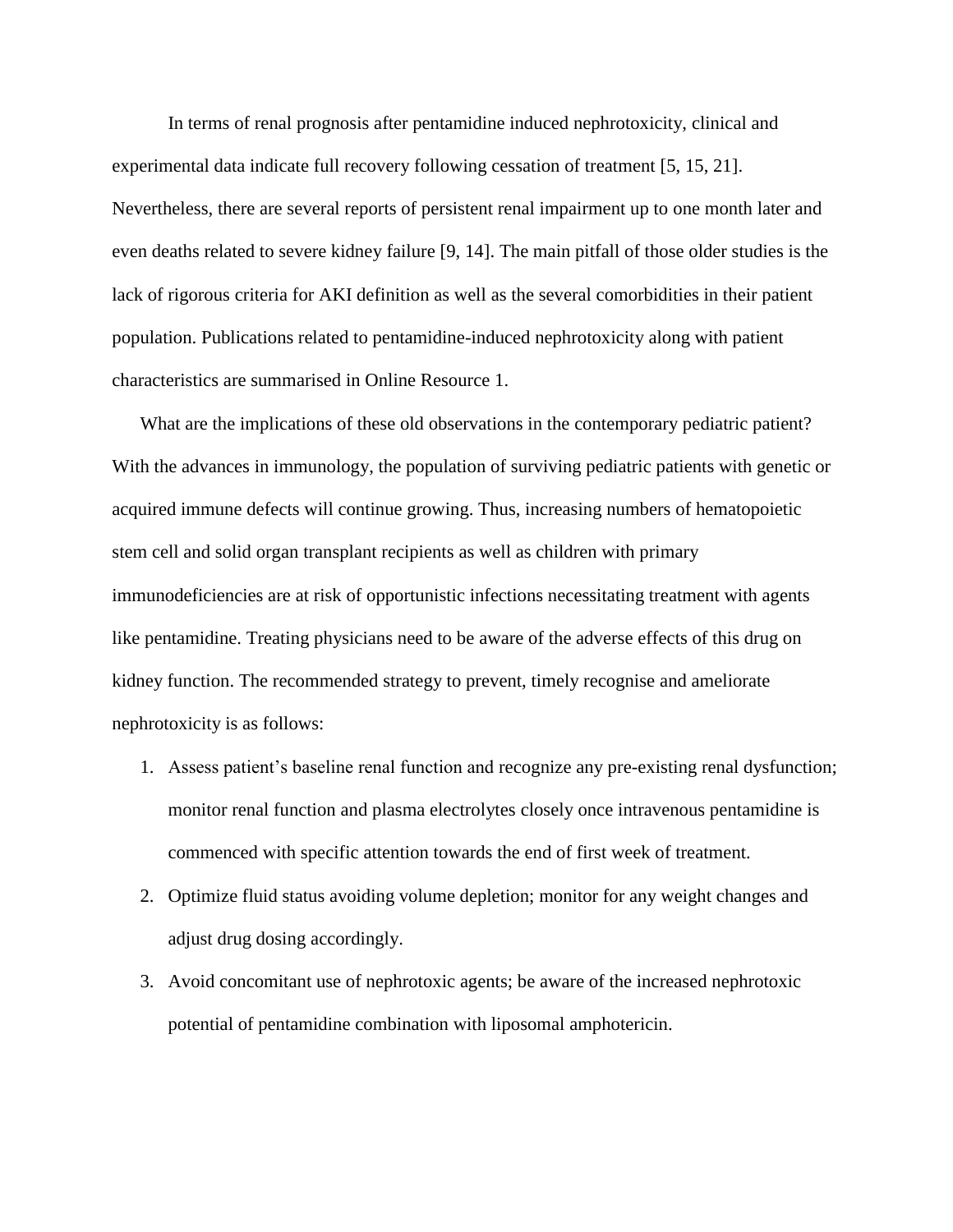4. In the instance of AKI, discontinue the medication and take measures to ameliorate potential hyperkalemia; avoid reusing pentamidine as nephrotoxicity is likely to re-occur.

Further work is needed to determine optimal dosing of pentamidine as for instance alternate day administration perhaps at a reduced dose, in order to improve its renal safety profile albeit not at the expense of efficacy. Whether monitoring of its plasma concentrations during treatment course or using suggested nephroprotective agents could be of clinical benefit also remain to be elucidated.

### *Compliance with ethical standards*

*Conflict of interest* The authors have no conflict of interest to declare

# *References*

- 1. Khwaja A (2012) KDIGO clinical practice guidelines for acute kidney injury. Nephron Clin Pract 120:c179-184.
- 2. Nguyen MT, Maynard SE, Kimmel PL (2009) Misapplications of commonly used kidney equations: renal physiology in practice. Clin J Am Soc Nephrol 4:528-534.
- 3. Choi MJ, Ziyadeh FN (2008) The utility of the transtubular potassium gradient in the evaluation of hyperkalemia. J Am Soc Nephrol 19:424-426.
- 4. Himmelfarb J, Joannidis M, Molitoris B, Schietz M, Okusa MD, Warnock D, Laghi F, Goldstein SL, Prielipp R, Parikh CR, Pannu N, Lobo SM, Shah S, D'Intini V, Kellum JA (2008) Evaluation and initial management of acute kidney injury. Clin J Am Soc Nephrol 3:962-967.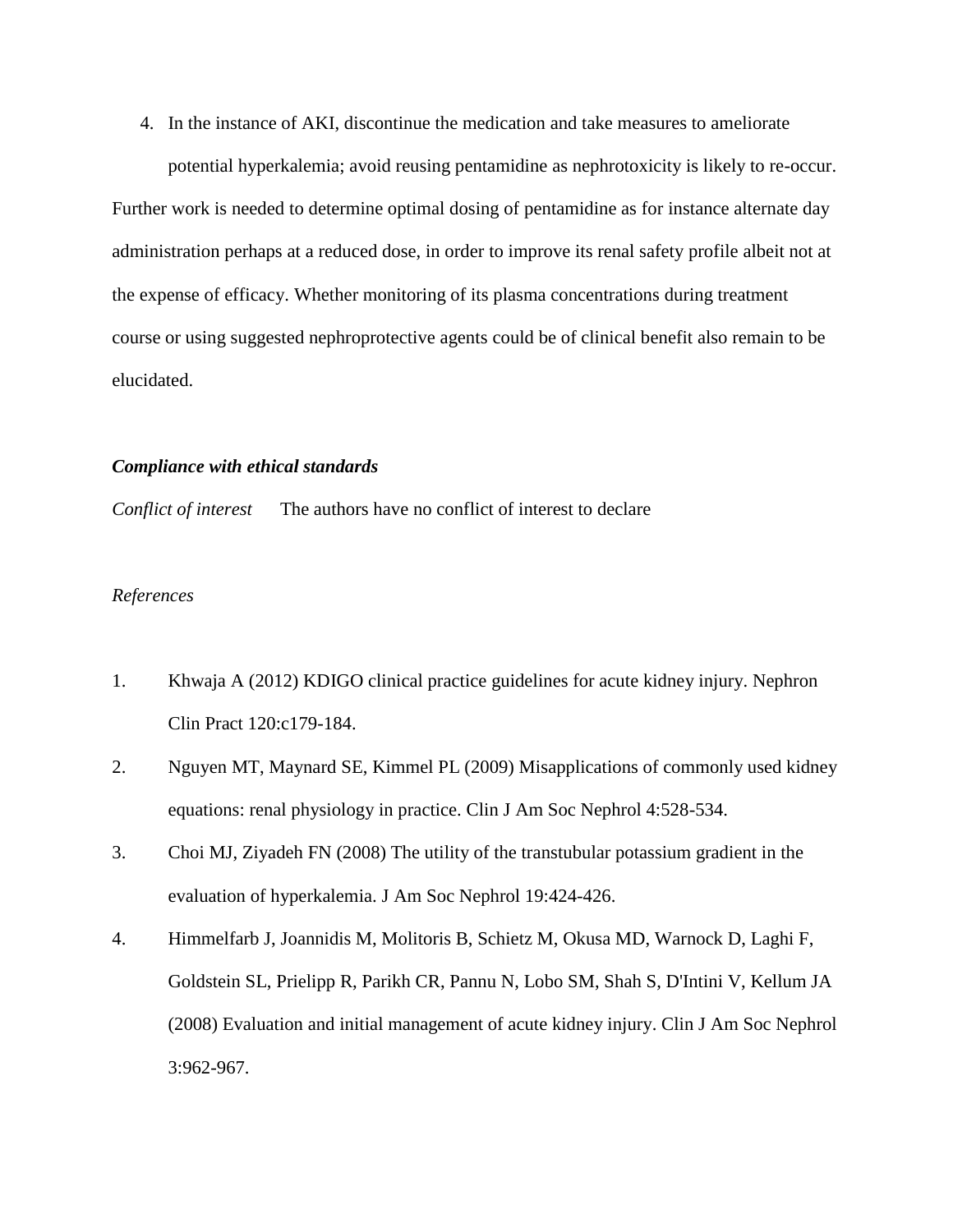- 5. Antoniskis D, Larsen RA (1990) Acute, rapidly progressive renal failure with simultaneous use of amphotericin B and pentamidine. Antimicrob Agents Chemother 34:470-472.
- 6. Hishida A, Nakajima T, Yamada M, Kato A, Honda N (1994) Roles of hemodynamic and tubular factors in gentamicin-mediated nephropathy. Ren Fail 16:109-116.
- 7. Stehr-Green JK, Helmick CG (1985) Pentamidine and renal toxicity. N Engl J Med 313:694-695.
- 8. Reilly JP, Anderson BJ, Hudock KM, Dunn TG, Kazi A, Tommasini A, Charles D, Shashaty MG, Mikkelsen ME, Christie JD, Meyer NJ (2016) Neutropenic sepsis is associated with distinct clinical and biological characteristics: a cohort study of severe sepsis. Crit Care 20:222.
- 9. Walzer PD, Perl DP, Krogstad DJ, Rawson PG, Schultz MG (1974) Pneumocystis carinii pneumonia in the United States. Epidemiologic, diagnostic, and clinical features. Ann Intern Med 80:83-93.
- 10. Hughes WT, Feldman S, Chaudhary SC, Ossi MJ, Cox F, Sanyal SK (1978) Comparison of pentamidine isethionate and trimethoprim-sulfamethoxazole in the treatment of Pneumocystis carinii pneumonia. J Pediatr 92:285-291.
- 11. Sands M, Kron MA, Brown RB (1985) Pentamidine: a review. Rev Infect Dis 7:625-634.
- 12. Wang JJ, Freeman AI, Gaeta JF, Sinks LF (1970) Unusual complications of pentamidine in the treatment of Pneumocystis carinii pneumonia. J Pediatr 77:311-314.
- 13. Siegel SE, Wolff LJ, Baehner RL, Hammond D (1984) Treatment of Pneumocystis carinii pneumonitis. A comparative trial of sulfamethoxazole-trimethoprim v pentamidine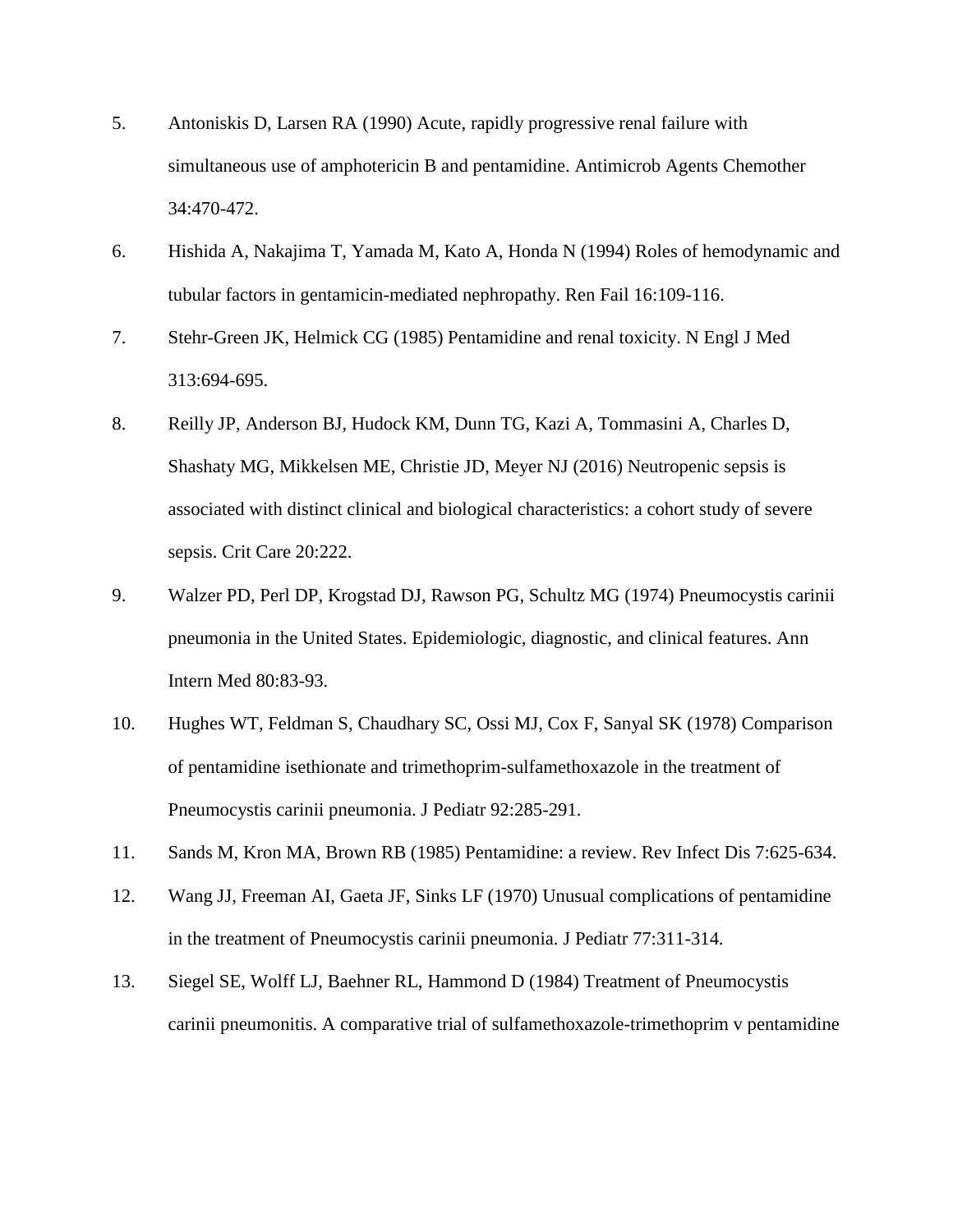in pediatric patients with cancer: report from the Children's Cancer Study Group. Am J Dis Child 138:1051-1054.

- 14. O'Brien JG, Dong BJ, Coleman RL, Gee L, Balano KB (1997) A 5-year retrospective review of adverse drug reactions and their risk factors in human immunodeficiency virusinfected patients who were receiving intravenous pentamidine therapy for Pneumocystis carinii pneumonia. Clin Infect Dis 24:854-859.
- 15. Lachaal M, Venuto RC (1989) Nephrotoxicity and hyperkalemia in patients with acquired immunodeficiency syndrome treated with pentamidine. Am J Med 87:260-263.
- 16. Sattler FR, Cowan R, Nielsen DM, Ruskin J (1988) Trimethoprim-sulfamethoxazole compared with pentamidine for treatment of Pneumocystis carinii pneumonia in the acquired immunodeficiency syndrome. A prospective, noncrossover study. Ann Intern Med 109:280-287.
- 17. Wharton JM, Coleman DL, Wofsy CB, Luce JM, Blumenfeld W, Hadley WK, Ingram-Drake L, Volberding PA, Hopewell PC (1986) Trimethoprim-sulfamethoxazole or pentamidine for Pneumocystis carinii pneumonia in the acquired immunodeficiency syndrome. A prospective randomized trial. Ann Intern Med 105:37-44.
- 18. Briceland LL, Bailie GR (1991) Pentamidine-associated nephrotoxicity and hyperkalemia in patients with AIDS. DICP 25:1171-1174.
- 19. Comtois R, Pouliot J, Vinet B, Gervais A, Lemieux C (1992) Higher pentamidine levels in AIDS patients with hypoglycemia and azotemia during treatment of Pneumocystis carinii pneumonia. Am Rev Respir Dis 146:740-744.
- 20. Conte JE, Jr. (1991) Pharmacokinetics of intravenous pentamidine in patients with normal renal function or receiving hemodialysis. J Infect Dis 163:169-175.